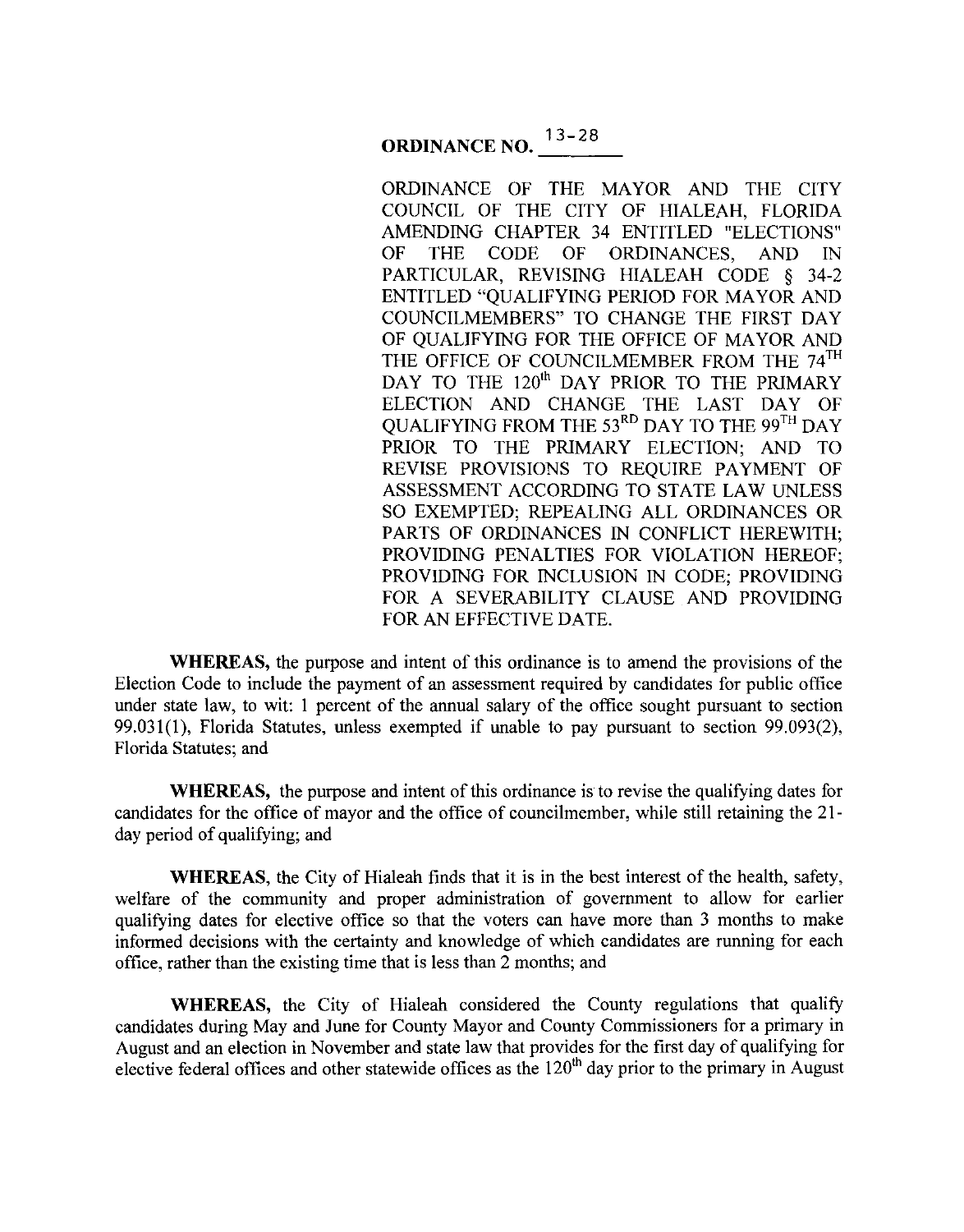in some circumstances or  $71<sup>st</sup>$  day prior to a primary in August (12 weeks prior to general election) for a general election in November; and

**WHEREAS,** since the primary and election for municipal office in Hialeah are held two weeks apart in November, the traditional timeframe for qualifying, which ends in the middle of September, leaves little time for a campaign with known candidates for the public to evaluate and assess candidates running for office; and

**WHEREAS,** the City and its elected officials support this election reform to extend the time period for the election campaign, without diminishing the time period of 21 days to qualify for elective office; and

**WHEREAS,** the qualifying period is projected to be in this election cycle from July 8<sup>th</sup> through July  $29<sup>th</sup>$  for a primary to be held on November  $5<sup>th</sup>$ , which are dates later than Miami-Dade County qualifying periods, which would occur in May and June during a state and county election year; which are dates later than federal office qualifying periods that occur in April and which are dates later than state, district offices and some county offices, that occur in the first week of June.

NOW, THEREFORE, BE IT ORDAINED BY THE MAYOR AND THE CITY COUNCIL OF THE CITY OF HIALEAH, FLORIDA, THAT:

**Section 1:** Chapter 34 entitled "Elections" of the Code of Ordinances of the City of

Hialeah, Florida, by revising Hialeah Code § 34-2 entitled "Qualifying period for mayor and

councilmembers", is hereby amended to read as follows:

Chapter 34

#### **ELECTIONS**

• • •

## **Sec. 34-2. Qualifying period for mayor and councilmembers.**

Any person who seeks the office of mayor or councilmember in the city shall file such person's qualification papers and pay the qualifying fee of \$100.00 required pursuant to section 5.05 of the Charter and pay the assessment according to state law unless exempted from payment to the city clerk at any time during business hours after 12:00 noon on the first day of qualifying, the date of which shall be the  $74<sup>th</sup> 120<sup>th</sup>$  day prior to the primary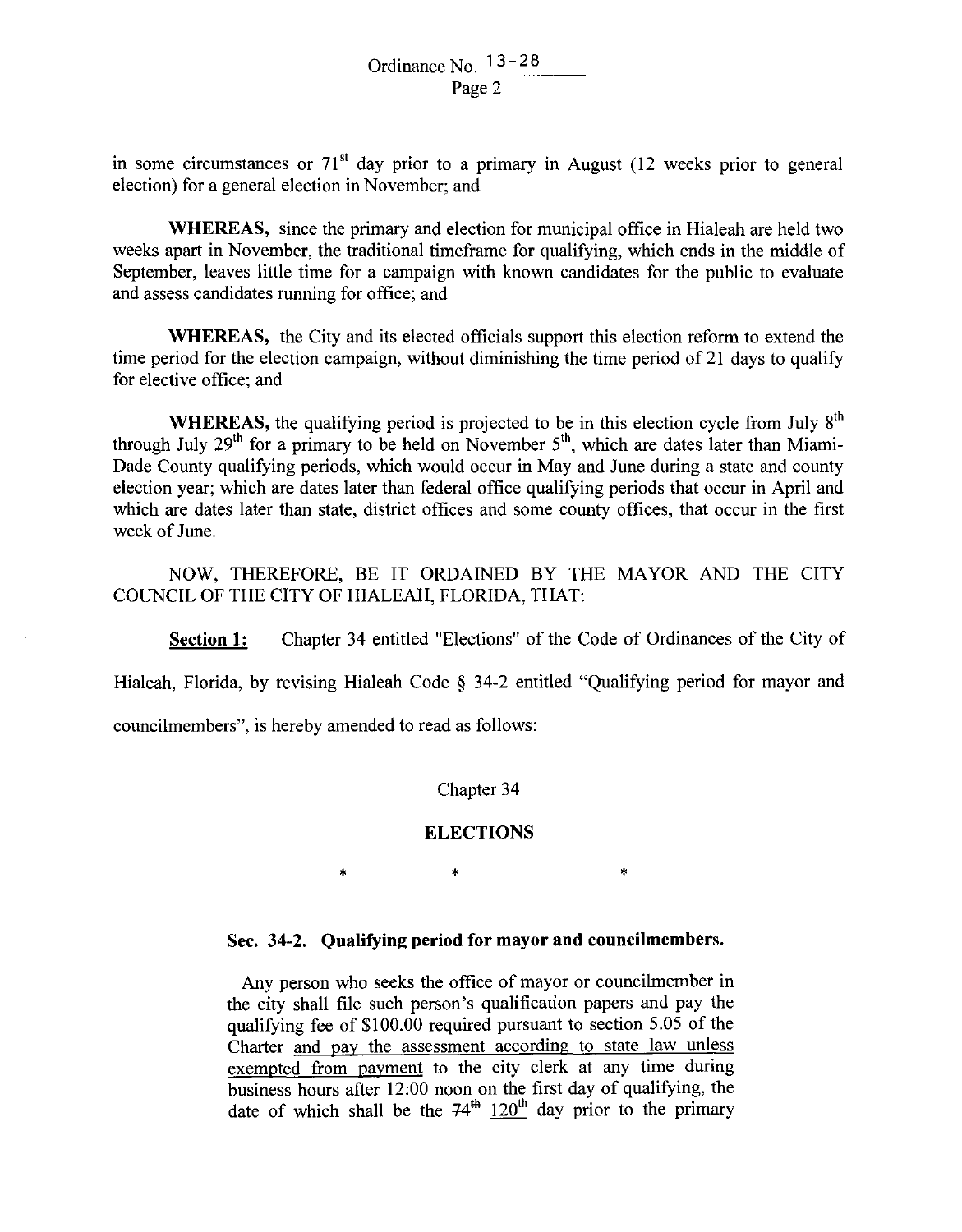Ordinance No.  $\frac{13-28}{2}$ Page 2

election, but not later than on the  $53<sup>rd</sup> 99<sup>th</sup>$  day prior to the primary election.

#### **Section 2: Repeal of Ordinances in Conflict.**

All ordinances or parts of ordinances in conflict with this ordinance are hereby repealed to the extent of such conflict.

#### **Section 3: Penalties.**

Every person violating any provision of the Code or any ordinance, rule or regulation adopted or issued in pursuance thereof shall be assessed a civil penalty not to exceed \$500.00 within the discretion of the court or administrative tribunal having jurisdiction. Each act of violation and each day upon which any such violation shall occur shall constitute a separate offense. In addition to the penalty prescribed above, the city may pursue other remedies such as abatement of nuisance, injunctive relief, administrative adjudication and revocation of licenses or permits.

## **Section 4: Inclusion in Code.**

The provisions of this ordinance shall be included and incorporated in the Code of Ordinances of the City of Hialeah, as an addition or amendment thereto, and the sections of this ordinance shall be renumbered, as appropriate, to conform to the uniform numbering system of the Code.

#### **Section 5: Severability Clause.**

If any phrase, clause, sentence, paragraph or section of this ordinance shall be declared invalid or unconstitutional by the judgment or decree of a court of competent jurisdiction, such invalidity or unconstitutionality shall not affect any of the remaining phrases, clauses, sentences, paragraphs or sections of this ordinance.